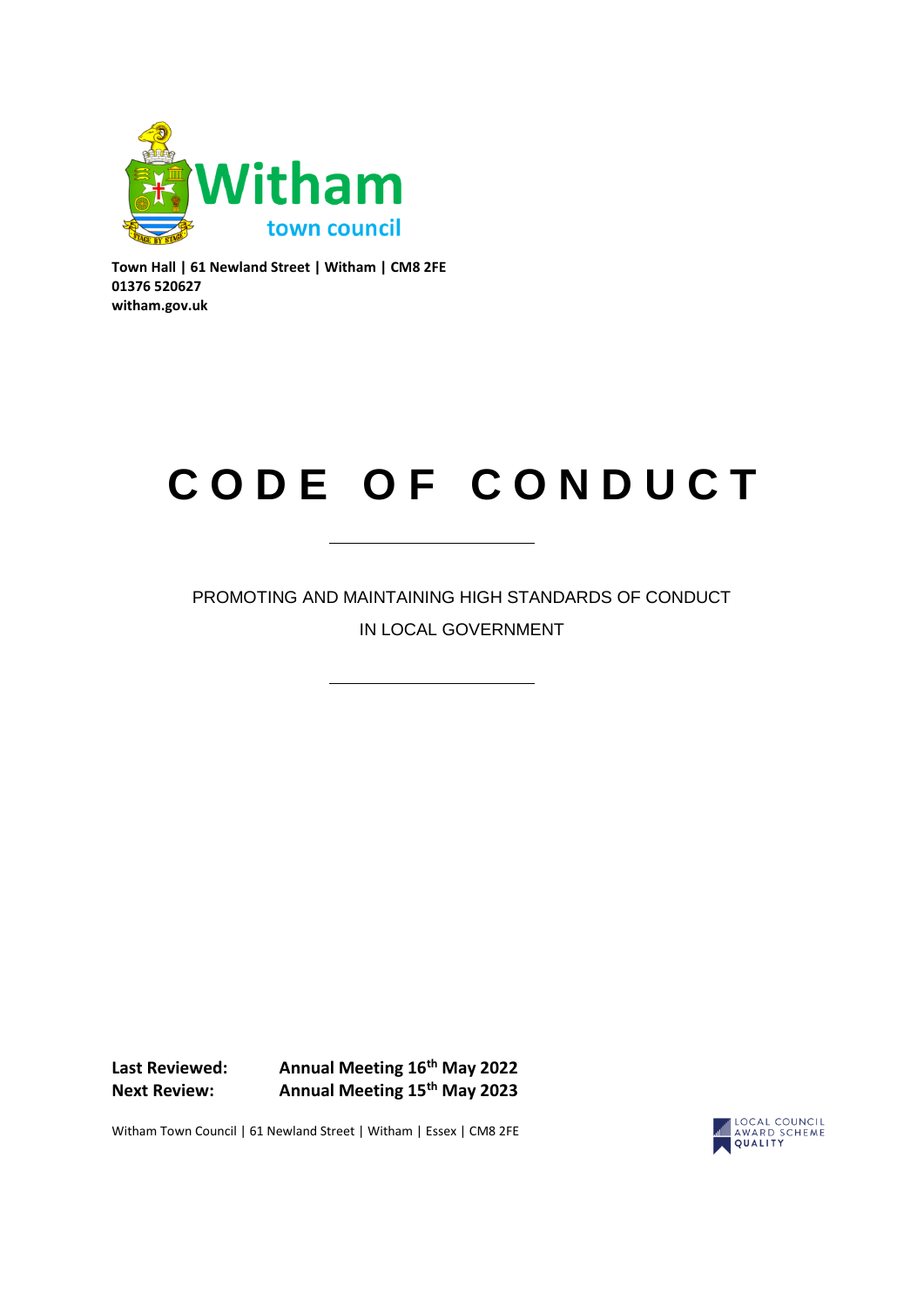- 1) The Code of Conduct is underpinned by the Localism Act 2011 and must be considered, accepted and signed by every Member of Witham Town Council. This code has been drafted in consideration of the Local Government Association - Model Councillor Code of Conduct.
- 2) This Code is adopted in recognition that everyone in public office at all levels including ministers, civil servants, councillors and local authority officers, should uphold the seven principles of public life, also known as the Nolan Principles.
- 3) In accordance with the public trust placed in me on all occasions, I shall:
	- Act with integrity and honesty
	- Act lawfully
	- I treat all persons fairly and with respect and;
	- I lead by example and act in a way that secures public confidence in the role of councillor.
- 4) In undertaking my role:
	- I impartially exercise my responsibilities in the interests of the local community
	- I do not improperly seek to confer an advantage, or disadvantage, on any person
	- I avoid conflicts of interest
	- I exercise reasonable care and diligence; and
	- I ensure that public resources are used prudently in accordance with my local authority's requirements and in the public interest.

## **Application of the Code of Conduct**

- 5) This Code of Conduct applies to you as soon as you sign your declaration of acceptance of the office of councillor or you attend your first meeting as a co-opted Member. The code continues to apply for your duration of office.
- 6) This Code applies to you when acting in your capacity as a councillor, which may include when:
	- You misuse your position as a councillor
	- Your actions would give the impression to a reasonable member of the public with knowledge of all the facts that you are acting as a councillor.
	- This code applies to all forms of communication including written, oral and all forms of online communication.

#### **General Conduct**

As a councillor:

7.1) I treat other councillors and members of the public with respect.

7.2) I treat local authority employees, employees and representatives of partner organisations and those volunteering for the local authority with respect and respect the role they play. Respect means politeness and courtesy in behaviour, speech, and in the written word.

7.3) I will give reasonable consideration to my presentation and attire at Full Council meetings, and respect the precedent of standing where speaking, unless otherwise granted leave to remain seated.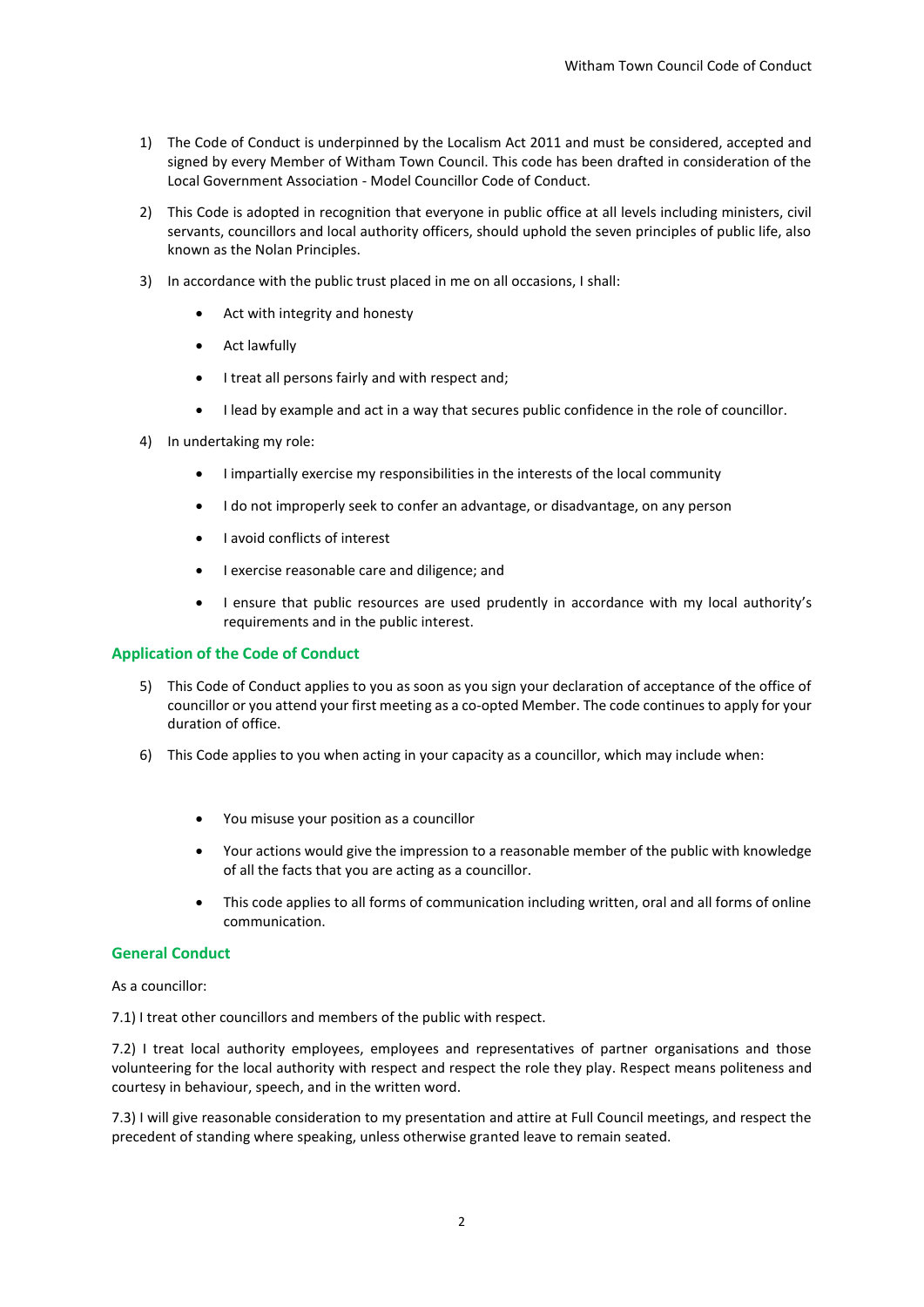*Debate and having different views are all part of a healthy democracy. As a councillor, you can express, challenge, criticise and disagree with views, ideas, opinions and policies in a robust but civil manner. You should not, however, subject individuals, groups of people or organisations to personal attack .In your contact with the public, you should treat them politely and courteously. Rude and offensive behaviour lowers the public's expectations and confidence in councillors. In return, you have a right to expect respectful behaviour from the public. If members of the public are being abusive, intimidatory or threatening you are entitled to stop any conversation or interaction in person or online and report them to the local authority, the relevant social media provider or the police. This also applies to fellow councillors, where action could then be taken under the Councillor Code of Conduct, and local authority employees, where concerns should be raised in line with the local authority's councillor-officer protocol.*

## **Bullying, harassment and discrimination**

As a councillor:

#### **8.1) I do not bully any person.**

#### **8.2) I do not harass any person.**

#### **8.3) I promote equalities and do not discriminate unlawfully against any person.**

*The Advisory, Conciliation and Arbitration Service (ACAS) characterises bullying as offensive, intimidating, malicious or insulting behaviour, an abuse or misuse of power through means that undermine, humiliate, denigrate or injure the recipient. Bullying might be a regular pattern of behaviour or a one-off incident, happen face-to-face, on social media, in emails or phone calls, happen in the workplace or at work social events and may not always be obvious or noticed by others. The Protection from Harassment Act 1997 defines harassment as conduct that causes alarm or distress or puts people in fear of violence and must involve such conduct on at least two occasions. It can include repeated attempts to impose unwanted communications and contact upon a person in a manner that could be expected to cause distress or fear in any reasonable person. Unlawful discrimination is where someone is treated unfairly because of a protected characteristic. Protected characteristics are specific aspects of a person's identity defined by the Equality Act 2010. They are age, disability, gender reassignment, marriage and civil partnership, pregnancy and maternity, race, religion or belief, sex and sexual orientation. The Equality Act 2010 places specific duties on local authorities. Councillors have a central role to play in ensuring that equality issues are integral to the local authority's performance and strategic aims, and that there is a strong vision and public commitment to equality across public services*

#### **Impartiality of officers of the council**

As a councillor:

#### **3.1 I do not compromise, or attempt to compromise, the impartiality of anyone who works for, or on behalf of, the local authority.**

*Officers work for the local authority as a whole and must be politically neutral (unless they are political assistants). They should not be coerced or persuaded to act in a way that would undermine their neutrality. You can question officers in order to understand, for example, their reasons for proposing to act in a particular way, or the content of a report that they have written. However, you must not try and force them to act differently, change their advice, or alter the content of that report, if doing so would prejudice their professional integrity*

#### **Confidentiality and access to information**

As a councillor:

#### **4.1 I do not disclose information:**

#### **a**. given to me in confidence by anyone

**b**. acquired by me which I believe, or ought reasonably to be aware, is of a confidential nature, unless:

- 1) *I have received the consent of a person authorised to give it;*
- 2) *I am required by law to do so;*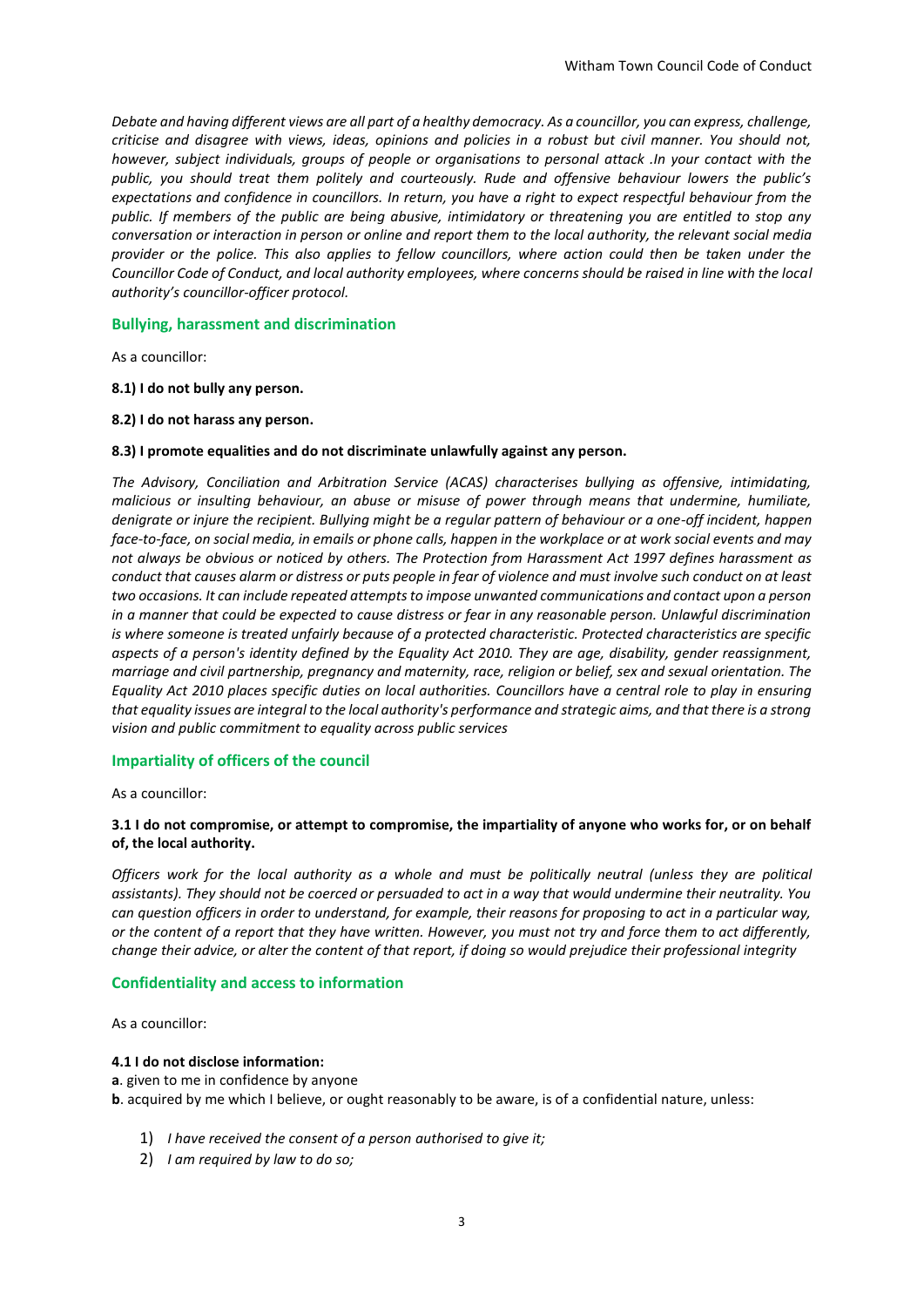- 3) *the disclosure is made to a third party for the purpose of obtaining professional legal advice provided that the third party agrees not to disclose the information to any other person; or*
- 4) *the disclosure is:* 
	- *1. Reasonable and in the public interest; and*
	- *2. Made in good faith and in compliance with the reasonable requirements of the local authority; and*
	- *3. I have consulted the Town Clerk prior to its release.*

#### **4.2 I do not improperly use knowledge gained solely as a result of my role as a councillor for the advancement of myself, my friends, my family members, my employer or my business interests.**

#### **4.3 I do not prevent anyone from getting information that they are entitled to by law.**

*Local authorities must work openly and transparently, and their proceedings and printed materials are open to the public, except in certain legally defined circumstances. You should work on this basis, but there will be times*  when it is required by law that discussions, documents and other information relating to or held by the local *authority must be treated in a confidential manner. Examples include personal data relating to individuals or information relating to ongoing negotiations.*

#### **Disrepute**

As a councillor:

#### **5.1 I do not bring my role or local authority into disrepute.**

*As a Councillor, you are trusted to make decisions on behalf of your community and your actions and behaviour are subject to greater scrutiny than that of ordinary members of the public. You should be aware that your actions might have an adverse impact on you, other councillors and/or your local authority and may lower the public's confidence in your or your local authority's ability to discharge your/it's functions. For example, behaviour that is considered dishonest and/or deceitful can bring your local authority into disrepute. You are able to hold the local authority and fellow councillors to account and are able to constructively challenge and express concern about decisions and processes undertaken by the council whilst continuing to adhere to other aspects of this Code of Conduct.*

#### **Use of position**

As a councillor:

#### **6.1 I do not use, or attempt to use, my position improperly to the advantage or disadvantage of myself or anyone else.**

*Your position as a member of the local authority provides you with certain opportunities, responsibilities, and privileges, and you make choices all the time that will impact others. However, you should not take advantage of these opportunities to further your own or others' private interests or to disadvantage anyone unfairly.* 

#### **Use of local authority resources and facilities**

As a councillor:

- **7.1 I do not misuse council resources.**
- **7.2 I will, when using the resources of the local or authorising their use by others:** 
	- **a. act in accordance with the local authority's requirements; and**

**b. ensure that such resources are not used for political purposes unless that use could reasonably be regarded as likely to facilitate, or be conducive to, the discharge of the functions of the local authority or of the office to which I have been elected or appointed.** 

*You may be provided with resources and facilities by the local authority to assist you in carrying out your duties as a councillor. Examples include:*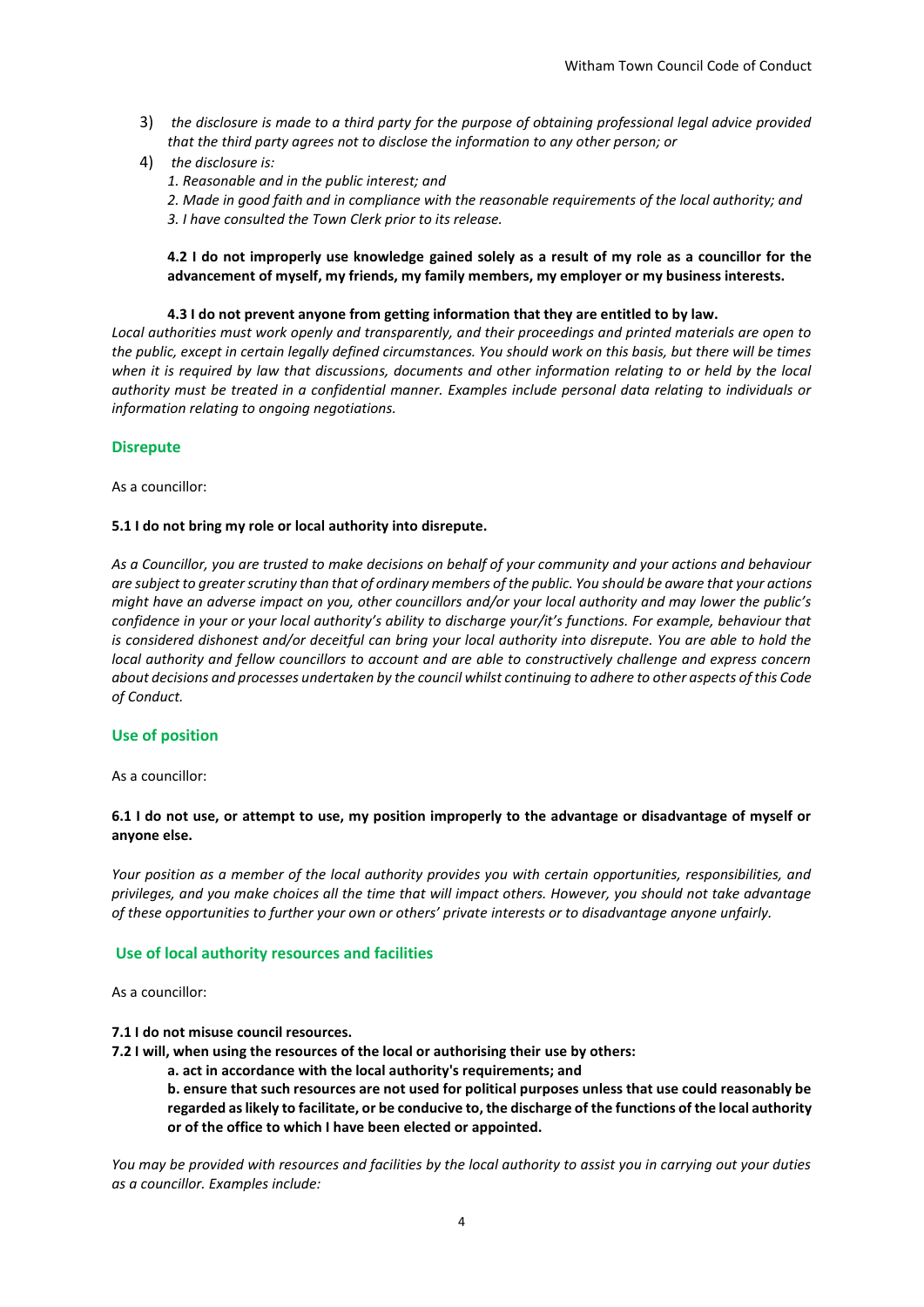- *office support*
- *stationery*
- *equipment such as phones, and computers*
- *transport*
- *access and use of local authority buildings and rooms.*

These are given to you to help you carry out your role as a councillor more effectively and are not to be used for business or personal gain. They should be used in accordance with the purpose for which they have been provided and the local authority's own policies regarding their use.

# **Complying with the Code of Conduct**

**As a Councillor:** 

**8.1 I undertake Code of Conduct training provided by my local authority.** 

**8.2 I cooperate with any Code of Conduct investigation and/or determination.** 

**8.3 I do not intimidate or attempt to intimidate any person who is likely to be involved with the administration of any investigation or proceedings.** 

**8.4 I comply with any sanction imposed on me following a finding that I have breached the Code of Conduct.** 

*It is extremely important for you as a councillor to demonstrate high standards, for you to have your actions open to scrutiny and for you not to undermine public trust in the local authority or its governance. If you do not understand or are concerned about the local authority's processes in handling a complaint you should raise this with your Monitoring Officer.*

## **Protecting your reputation and the reputation of the local authority**

#### **As a councillor: 9.1 I register and disclose my interests.**

*Section 29 of the Localism Act 2011 requires the Monitoring Officer to establish and maintain a register of interests of members of the authority . You need to register your interests so that the public, local authority employees and fellow councillors know which of your interests might give rise to a conflict of interest. The register is a public document that can be consulted when (or before) an issue arises. The register also protects you by allowing you to demonstrate openness and a willingness to be held accountable. You are personally responsible for deciding whether or not you should disclose an interest in a meeting, but it can be helpful for you to know early on if others think that a potential conflict might arise. It is also important that the public know about any interest that might have to be disclosed by you or other councillors when making or taking part in decisions, so that decision making is seen by the public as open and honest. This helps to ensure that public confidence in the integrity of local governance is maintained.* 

*You should note that failure to register or disclose a disclosable pecuniary interest as set out in Table 1, is a criminal offence under the Localism Act 2011.* 

*Appendix B sets out the detailed provisions on registering and disclosing interests. If in doubt, you should always seek advice from your Monitoring Officer.*

#### **Gifts and hospitality**

**As a councillor:** 

**10.1 I do not accept gifts or hospitality, irrespective of estimated value, which could give rise to real or substantive personal gain or a reasonable suspicion of influence on my part to show favour from persons seeking to acquire, develop or do business with the local authority or from persons who may apply to the local authority for any permission, licence or other significant advantage.** 

**10.2 I register with the Monitoring Officer any gift or hospitality with an estimated value of at least £50 within 28 days of its receipt.** 

**10.3 I register with the Monitoring Officer any significant gift or hospitality that I have been offered but have refused to accept.**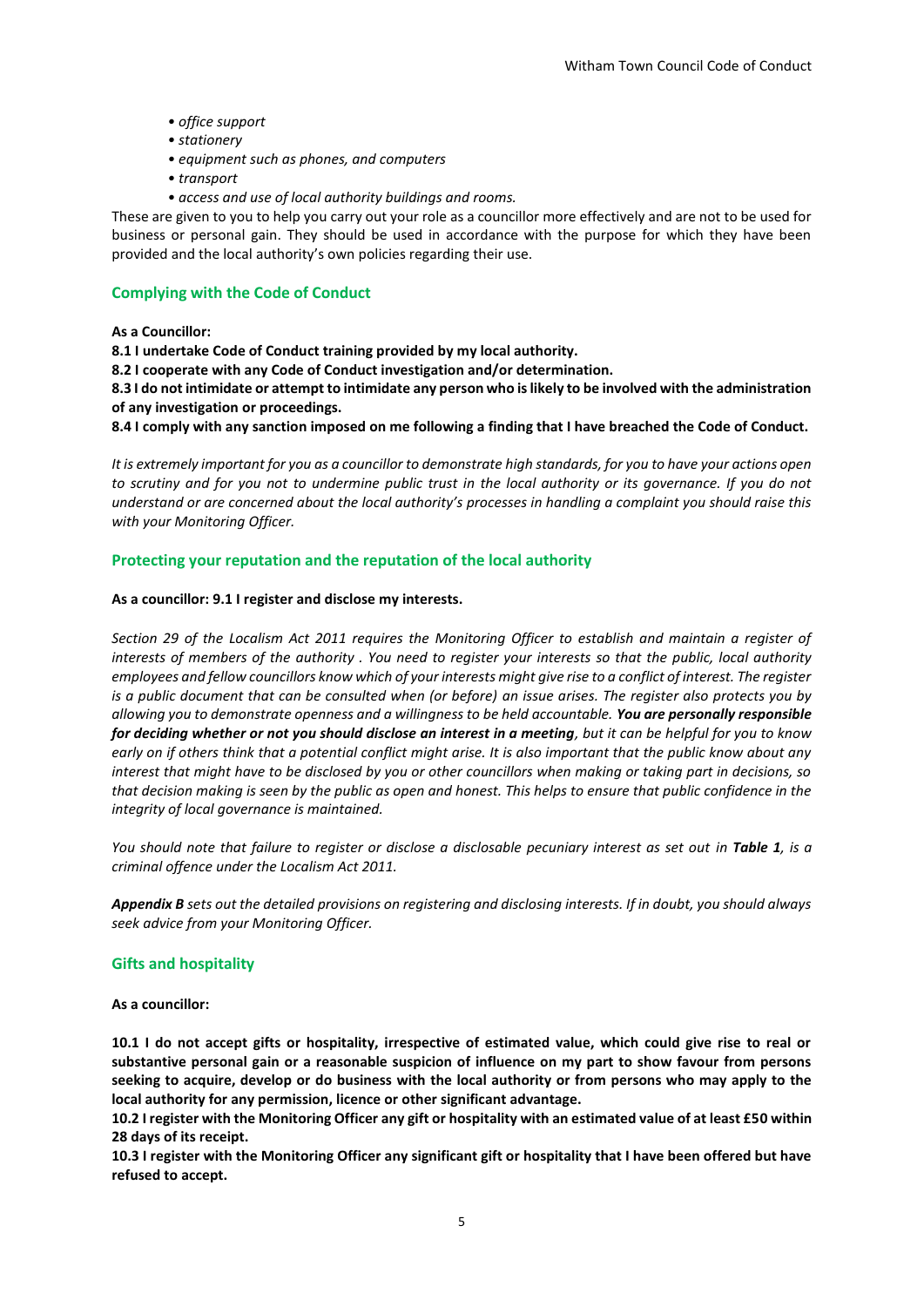*In order to protect your position and the reputation of the local authority, you should exercise caution in accepting any gifts or hospitality which are (or which you reasonably believe to be) offered to you because you are a councillor. The presumption should always be not to accept significant gifts or hospitality. However, there may be times when such a refusal may be difficult if it is seen as rudeness in which case you could accept it but must ensure it is publicly registered. However, you do not need to register gifts and hospitality, which are not related to your role as a councillor, such as Christmas gifts from your friends and family. It is also important to note that it is appropriate to accept normal expenses and hospitality associated with your duties as a councillor. If you are unsure, do contact your Monitoring Officer for guidance*

## **Review Date: 09th May 2022 (Annual General Meeting)**

POLICY NO: WTC/009 - FULL COUNCIL ONLY

Signed: Councillor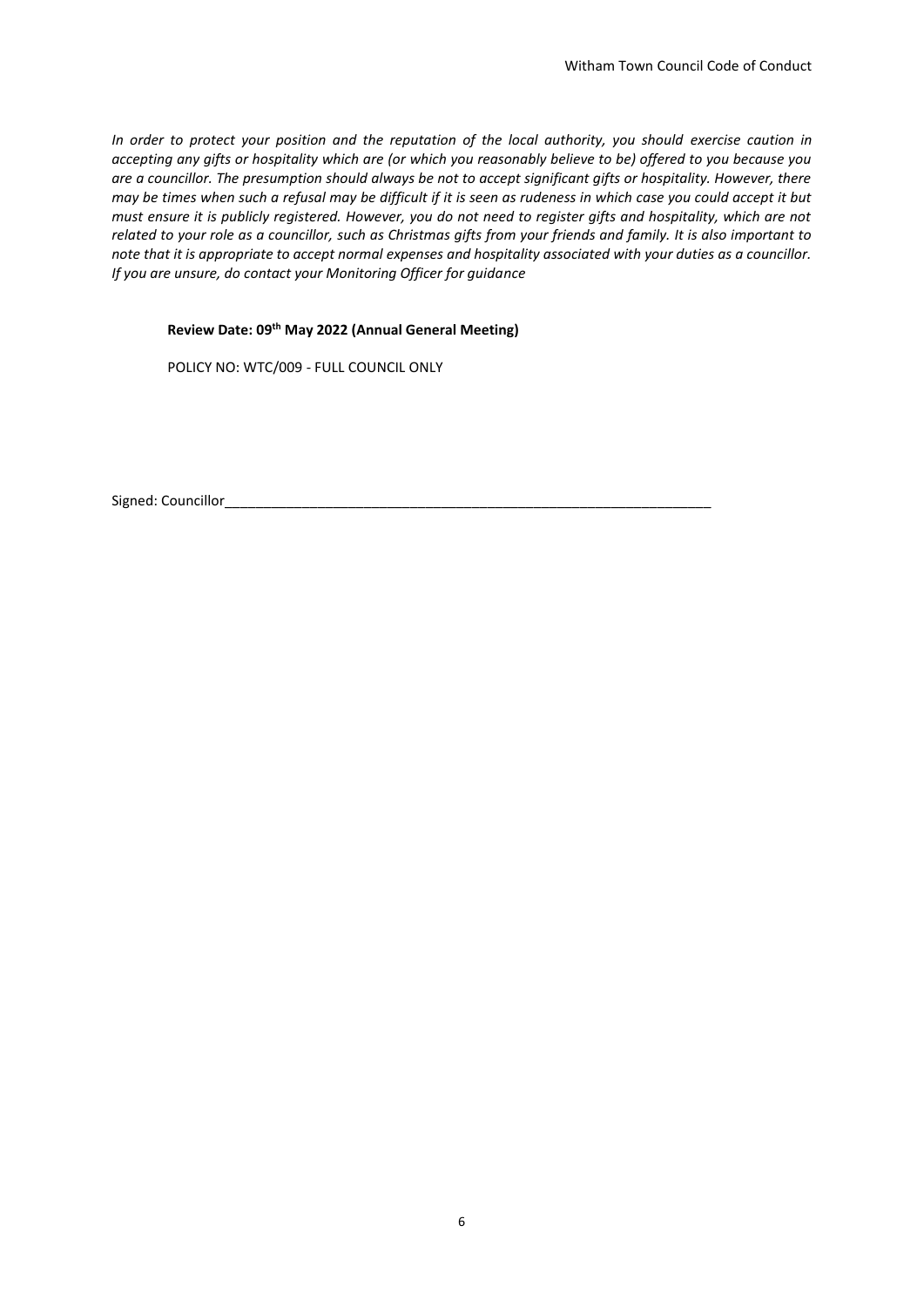# **Appendix A –** The Seven Principles of Public Life

The principles are:

## **Selflessness**

*Holders of public office should act solely in terms of the public interest.* 

## **Integrity**

*Holders of public office must avoid placing themselves under any obligation to people or organisations that might try inappropriately to influence them in their work. They should not act or take decisions in order to gain financial or other material benefits for themselves, their family, or their friends. They must disclose and resolve any interests and relationships.* 

# **Objectivity**

*Holders of public office must act and take decisions impartially, fairly and on merit, using the best evidence and without discrimination or bias. Accountability Holders of public office are accountable to the public for their decisions and actions and must submit themselves to the scrutiny necessary to ensure this*.

## **Accountability**

*Holders of public office are accountable to the public for their decisions and actions and must submit themselves to the scrutiny necessary to ensure this.*

## **Openness**

*Holders of public office should act and take decisions in an open and transparent manner. Information should not be withheld from the public unless there are clear and lawful reasons for so doing.*

#### **Honesty**

*Holders of public office should be truthful.* 

#### **Leadership**

*Holders of public office should exhibit these principles in their own behaviour. They should actively promote and robustly support the principles and be willing to challenge poor behaviour wherever it occurs.*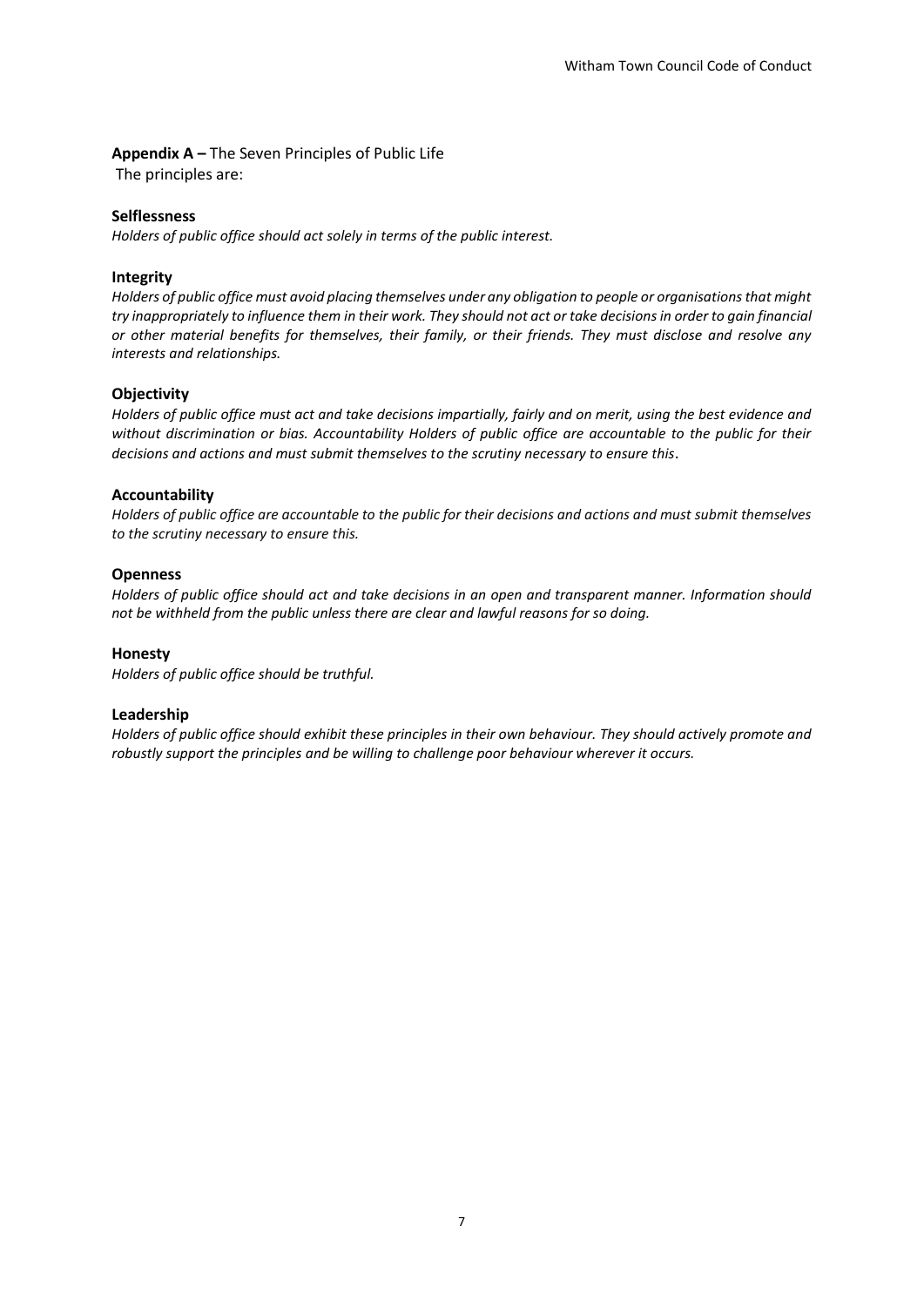#### **Appendix B Registering interests**

Within 28 days of becoming a member or your re-election or re-appointment to office you must register with the Monitoring Officer the interests which fall within the categories set out in **Table 1 (Disclosable Pecuniary Interests)** which are as described in "The Relevant Authorities (Disclosable Pecuniary Interests) Regulations 2012". You should also register details of your other personal interests which fall within the categories set out in Table 2 (Other Registerable Interests).

"**Disclosable Pecuniary Interest**" means an interest of yourself, or of your partner if you are aware of your partner's interest, within the descriptions set out in Table 1 below.

**"Partner**" means a spouse or civil partner, or a person with whom you are living as husband or wife, or a person with whom you are living as if you are civil partners.

1. You must ensure that your register of interests is kept up-to-date and within 28 days of becoming aware of any new interest, or of any change to a registered interest, notify the Monitoring Officer.

2. A 'sensitive interest' is as an interest which, if disclosed, could lead to the councillor, or a person connected with the councillor, being subject to violence or intimidation.

3. Where you have a 'sensitive interest' you must notify the Monitoring Officer with the reasons why you believe it is a sensitive interest. If the Monitoring Officer agrees they will withhold the interest from the public register.

#### **Non participation in case of disclosable pecuniary interest**

4. Where a matter arises at a meeting which directly relates to one of your Disclosable Pecuniary Interests as set out in Table 1, you must disclose the interest, not participate in any discussion or vote on the matter and must not remain in the room unless you have been granted a dispensation. If it is a 'sensitive interest', you do not have to disclose the nature of the interest, just that you have an interest. Dispensation may be granted in limited circumstances, to enable you to participate and vote on a matter in which you have a disclosable pecuniary interest.

5. Where you have a disclosable pecuniary interest on a matter to be considered or is being considered by you as a Cabinet member in exercise of your executive function, you must notify the Monitoring Officer of the interest and must not take any steps or further steps in the matter apart from arranging for someone else to deal with it

#### **Disclosure of Other Registerable Interests**

6. Where a matter arises at a meeting which directly relates to one of your Other Registerable Interests (as set out in Table 2), you must disclose the interest. You may speak on the matter only if members of the public are also allowed to speak at the meeting but otherwise must not take part in any discussion or vote on the matter and must not remain in the room unless you have been granted a dispensation. If it is a 'sensitive interest', you do not have to disclose the nature of the interest.

#### **Disclosure of Non-Registerable Interests**

7. Where a matter arises at a meeting which *directly relates* to your financial interest or wellbeing (and is not a Disclosable Pecuniary Interest set out in Table 1) or a financial interest or well-being of a relative or close associate, you must disclose the interest. You may speak on the matter only if members of the public are also allowed to speak at the meeting. Otherwise you must not take part in any discussion or vote on the matter and must not remain in the room unless you have been granted a dispensation. If it is a 'sensitive interest', you do not have to disclose the nature of the interest.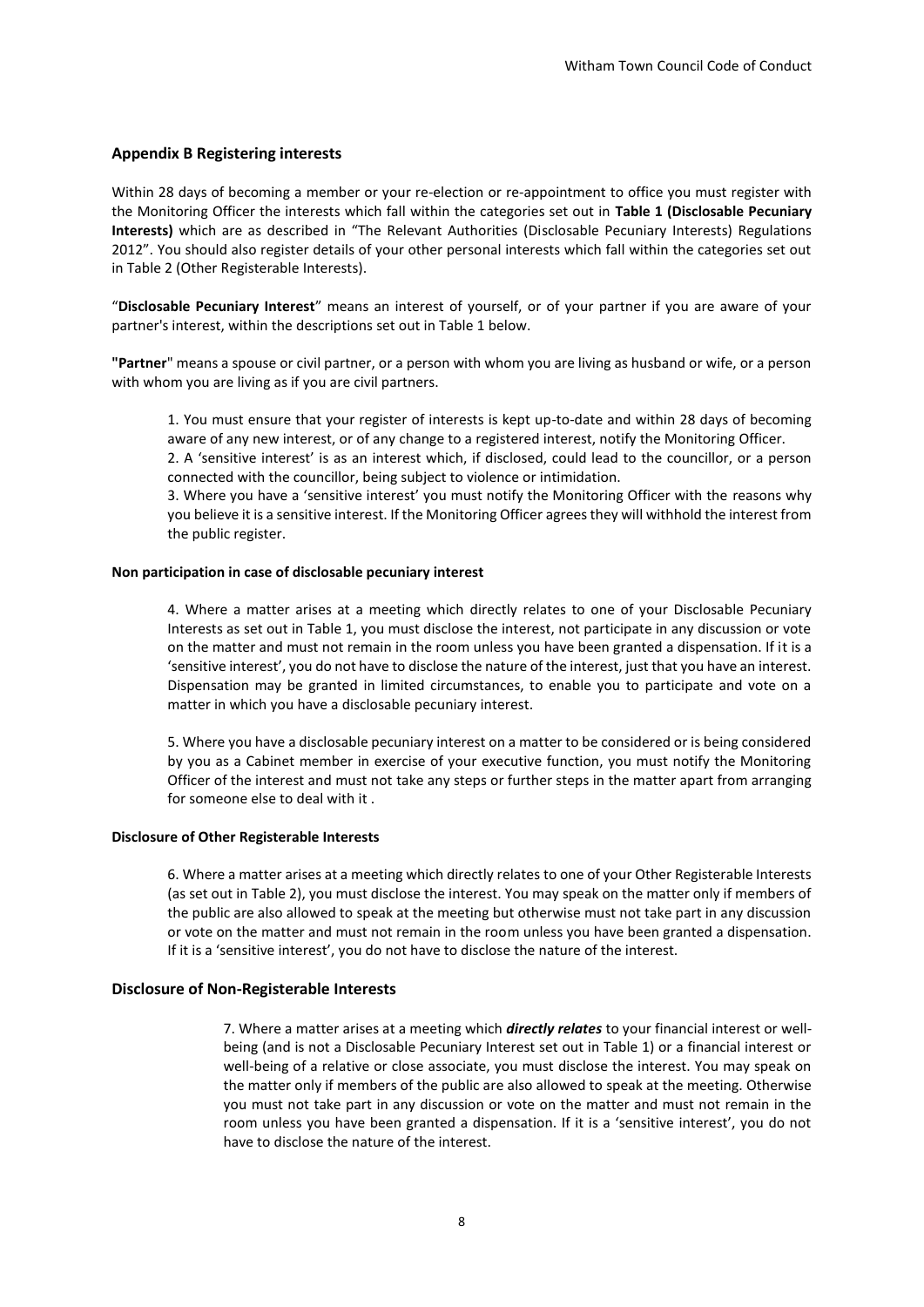- 8. Where a matter arises at a meeting, which *affects* –
- a. your own financial interest or well-being;
- b. a financial interest or well-being of a relative, close associate; or

c. a body included in those you need to disclose under Other Registrable Interests as set out in **Table 2** you must disclose the interest. In order to determine whether you can remain in the meeting after disclosing your interest the following test should be applied

9. Where a matter *affects* your financial interest or well-being:

a. to a greater extent than it affects the financial interests of the majority of inhabitants of the ward affected by the decision and;

b. a reasonable member of the public knowing all the facts would believe that it would affect your view of the wider public interest

You may speak on the matter only if members of the public are also allowed to speak at the meeting. Otherwise you must not take part in any discussion or vote on the matter and must not remain in the room unless you have been granted a dispensation.

If it is a 'sensitive interest', you do not have to disclose the nature of the interest.

10.Where you have a personal interest in any business of your authority and you have made an executive decision in relation to that business, you must make sure that any written statement of that decision records the existence and nature of your interest.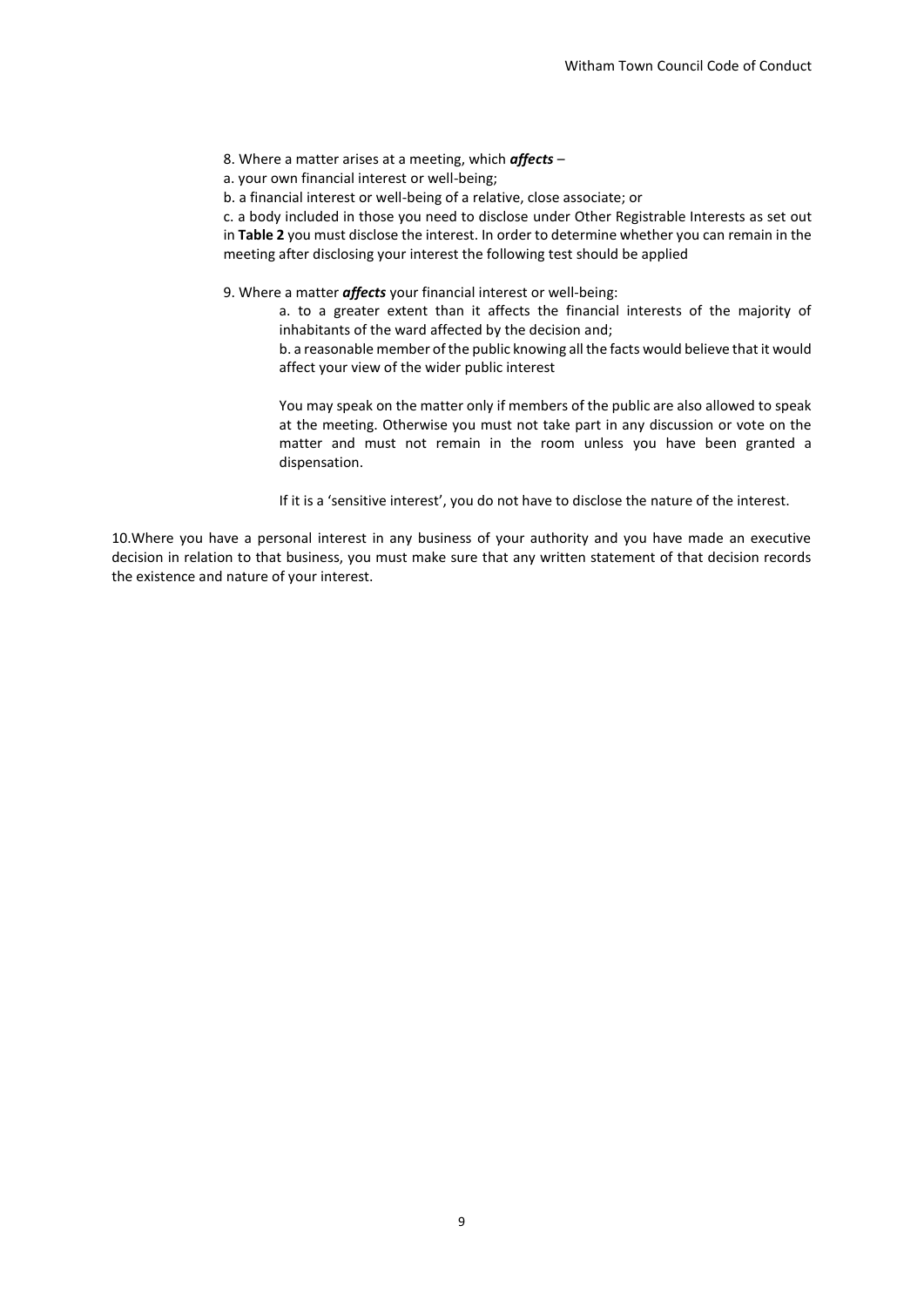# **TABLE 1: DISCLOSABLE PECUNIARY INTERESTS**

|                                                   | <b>SCHEDULE</b>                                                                                                                                                 | <b>Regulation 2</b>                                                                                                                                                                                                                                                       |  |
|---------------------------------------------------|-----------------------------------------------------------------------------------------------------------------------------------------------------------------|---------------------------------------------------------------------------------------------------------------------------------------------------------------------------------------------------------------------------------------------------------------------------|--|
| Subject                                           | <b>Prescribed description</b>                                                                                                                                   |                                                                                                                                                                                                                                                                           |  |
| Employment, office, trade, profession or vocation | Any employment, office, trade, profession or vocation carried on for<br>profit or gain.                                                                         |                                                                                                                                                                                                                                                                           |  |
| Sponsorship                                       |                                                                                                                                                                 | Any payment or provision of any other financial benefit (other than<br>from the relevant authority) made or provided within the relevant<br>period in respect of any expenses incurred by M in carrying out<br>duties as a member, or towards the election expenses of M. |  |
|                                                   | This includes any payment or financial benefit from a trade union<br>within the meaning of the Trade Union and Labour Relations<br>(Consolidation) Act 1992(3). |                                                                                                                                                                                                                                                                           |  |
| Contracts                                         | relevant authority-                                                                                                                                             | Any contract which is made between the relevant person (or a body<br>in which the relevant person has a beneficial interest) and the                                                                                                                                      |  |
|                                                   | (a) under which goods or services are to be provided or works<br>are to be executed; and                                                                        |                                                                                                                                                                                                                                                                           |  |
|                                                   | (b) which has not been fully discharged.                                                                                                                        |                                                                                                                                                                                                                                                                           |  |
| Land                                              | Any beneficial interest in land which is within the area of the<br>relevant authority.                                                                          |                                                                                                                                                                                                                                                                           |  |
| Licences                                          |                                                                                                                                                                 | Any licence (alone or jointly with others) to occupy land in the area<br>of the relevant authority for a month or longer.                                                                                                                                                 |  |
| Corporate tenancies                               | Any tenancy where (to M's knowledge)-                                                                                                                           |                                                                                                                                                                                                                                                                           |  |
|                                                   | (a) the landlord is the relevant authority; and                                                                                                                 |                                                                                                                                                                                                                                                                           |  |
|                                                   | (b) the tenant is a body in which the relevant person has a<br>beneficial interest.                                                                             |                                                                                                                                                                                                                                                                           |  |
| <b>Securities</b>                                 | Any beneficial interest in securities of a body where-                                                                                                          |                                                                                                                                                                                                                                                                           |  |
|                                                   | (a) that body (to M's knowledge) has a place of business or land<br>in the area of the relevant authority; and                                                  |                                                                                                                                                                                                                                                                           |  |
|                                                   | (b) either-                                                                                                                                                     |                                                                                                                                                                                                                                                                           |  |
|                                                   | body; or                                                                                                                                                        | (i) the total nominal value of the securities exceeds £25,000<br>or one hundredth of the total issued share capital of that                                                                                                                                               |  |
|                                                   | of that class.                                                                                                                                                  | (ii) if the share capital of that body is of more than one class,<br>the total nominal value of the shares of any one class in<br>which the relevant person has a beneficial interest<br>exceeds one hundredth of the total issued share capital                          |  |
|                                                   |                                                                                                                                                                 |                                                                                                                                                                                                                                                                           |  |

# SCHEDULE

10